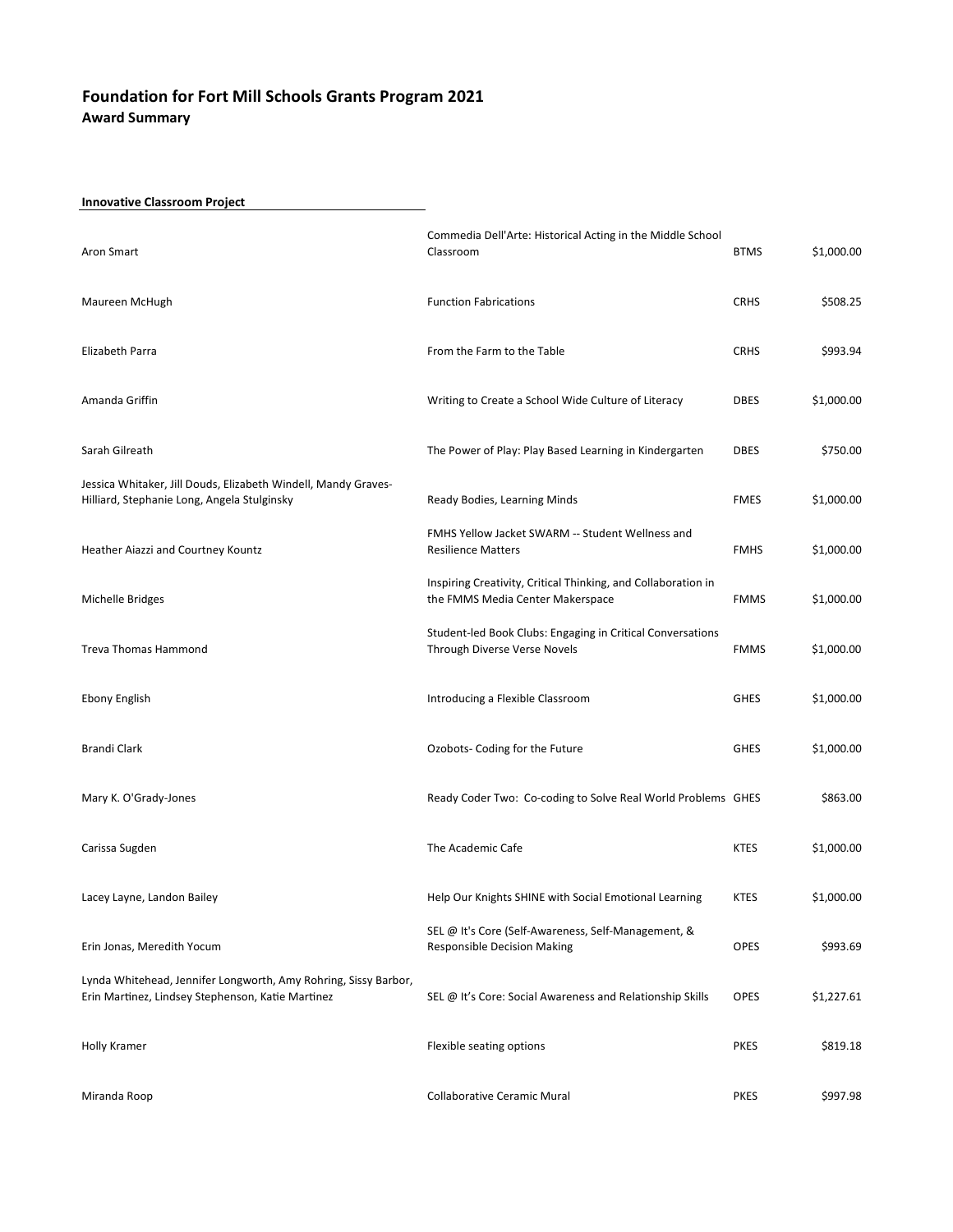Innovative Classroom Project, cont'd

| Allison Killowitz                 | VR in the Classroom                                                                               | <b>PKMS</b> | \$960.00   |
|-----------------------------------|---------------------------------------------------------------------------------------------------|-------------|------------|
| Lauren Still                      | VersaTiles for 8th Grade Math Classrooms                                                          | <b>PKMS</b> | \$619.94   |
| Amanda (Mandy) Shamblin           | Diversity in the Classroom- Classroom Literature                                                  | <b>RTES</b> | \$1,000.00 |
| Jessica Howell                    | Establishing Readers for the Future                                                               | <b>RTES</b> | \$912.92   |
| Leanne Olinger and Melissa Keefer | Engagement and Empathy: A Pathway for Increasing<br>Reading Achievement through Family Book Clubs | <b>SFMS</b> | \$1,000.00 |
| Dr. Susan Dunlap                  | Brain "Braking": Providing Support for Social-Emotional<br>Learning (SEL)                         | <b>TCES</b> | \$1,000.00 |
| Kathleen Mills and Julie Wells    | An Attitude of Gratitude                                                                          | <b>TCES</b> | \$1,000.00 |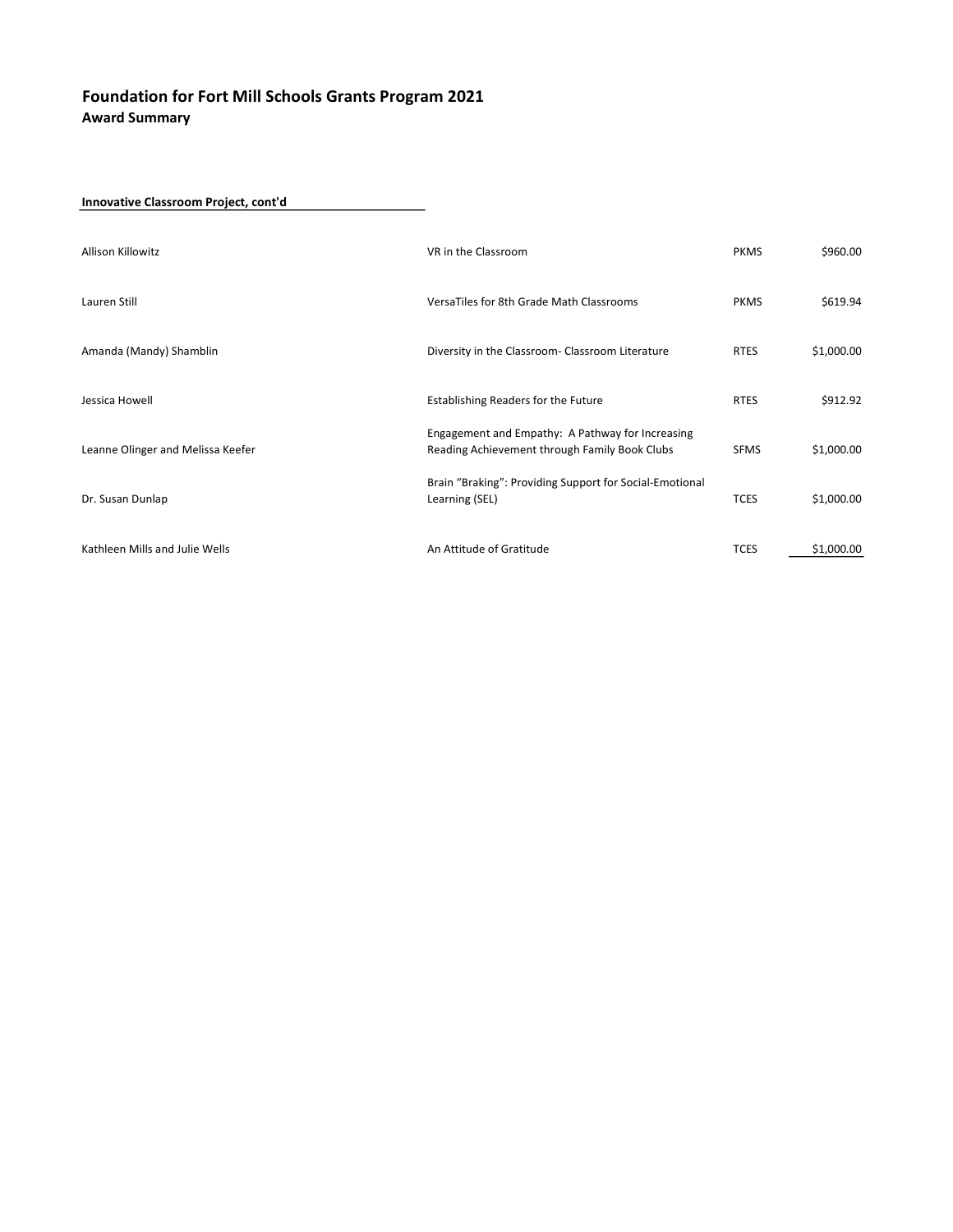| <b>Principal Project</b>                              |                                            |             |            |
|-------------------------------------------------------|--------------------------------------------|-------------|------------|
| Adam Fantone                                          | PLC at Work: Virtual Event                 | <b>SFES</b> | \$2,000.00 |
| Maurice Murphy                                        | Outdoor Classroom Audio System             | <b>FMMS</b> | \$1,720.56 |
| Cori Hustedt, Judi Griffin, Kim Nees                  | The Tiny Home STEAM/Literacy Challenge     | <b>PKMS</b> | \$2,000.00 |
| Richard Eppes, David Cheske, Caryn Scroggs, Sue Bleau | Creating Community in the Bulldog Backyard | <b>GHMS</b> | \$1,996.87 |